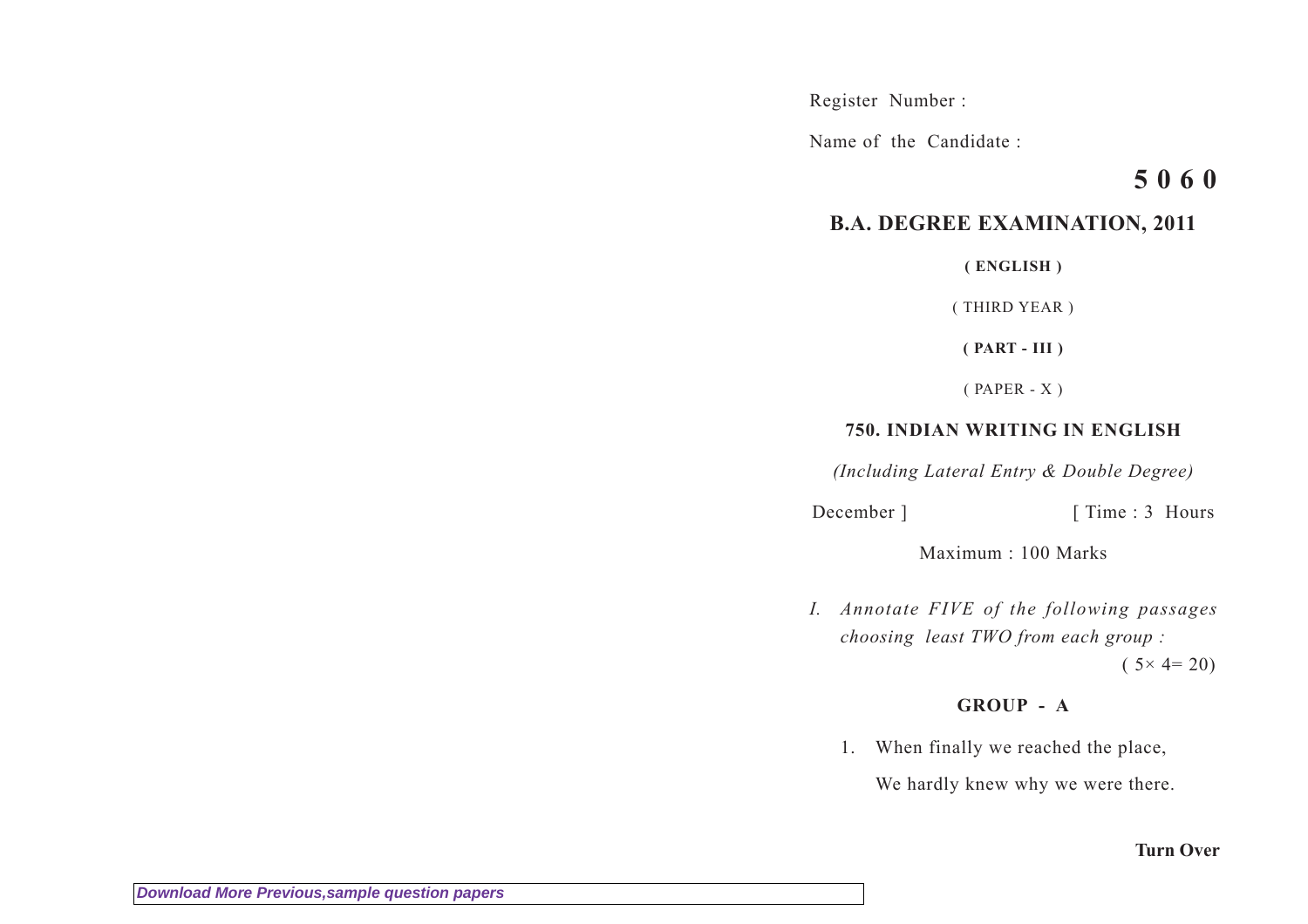- 2. The woman died The house withdrew into silence.
- 3. He was there for a day When they had the floods.
- 4. Being the burning type he burned properly at the cremation.

#### **GROUP - B**

- 5. Formerly, earning was a sort of passion with me; I simply couldn't help working for money. Now, I make money and as I know it is all for this dear boy, earning becomes a joy to me.
- 6. Some say time has not yet come, and some say time has gone by! But surely your time will come the moment you strike the gang.
- 7. With all these toys of mine lying about. Here you are, have them. I can't play alone. They are getting dirty and are of no use.

#### 5

#### **SECTION - D**

- 22. How does Mulk Raj Anand deal with the theme of social exploitation and exclusion in his novel "Untouchable"?
- 23. "Raju is a victim of circumstances.' Discuss with reference to R.K. Narayanan's novel "The Guide."
- 24. Consider Khushwant Singh's "Train to Pakistan" as a partition novel.